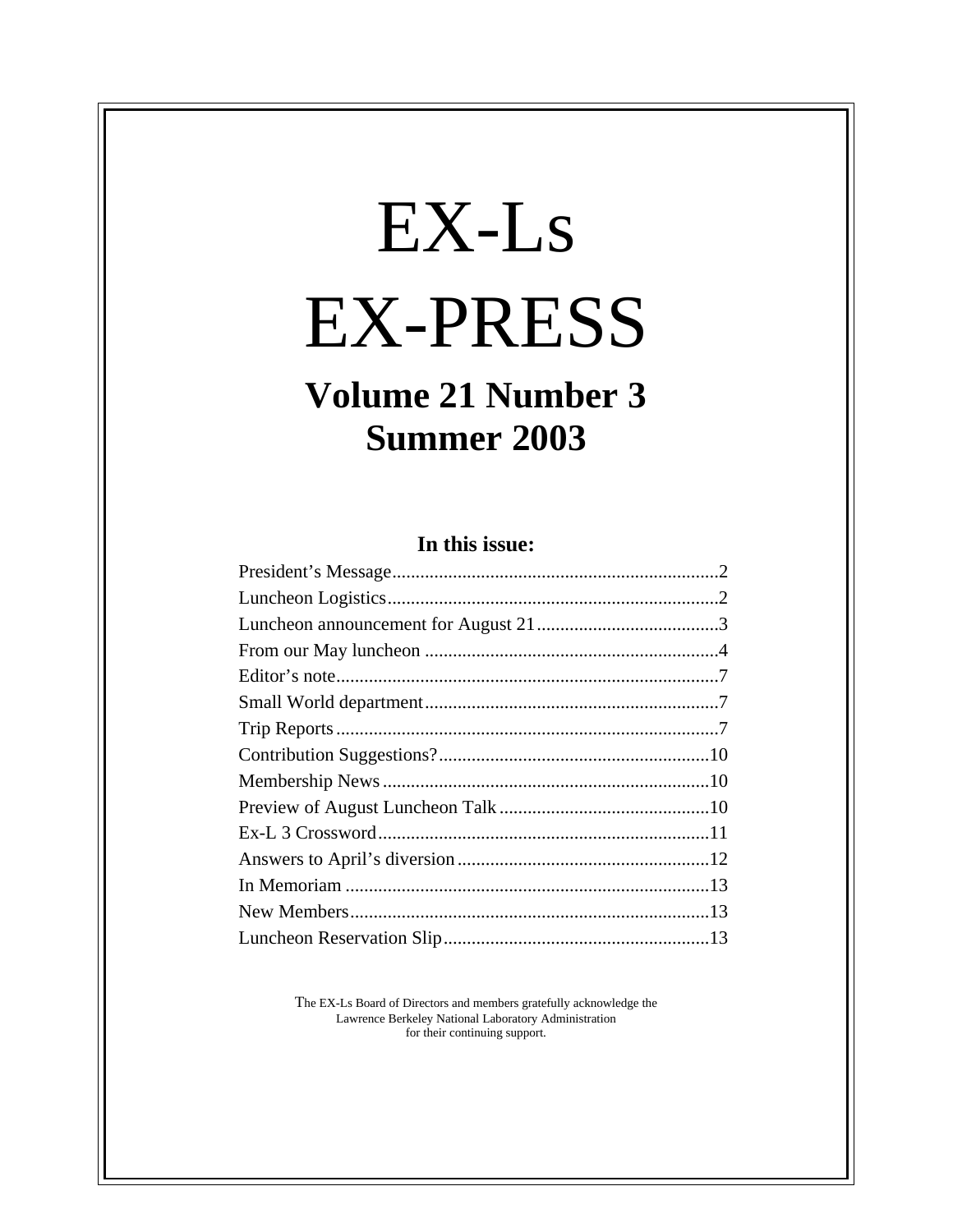Volume 21 #3: Summer 2003 (Published July 2003)

# **PRESIDENT'S MESSAGE Bob Fulton**

Gertrude Young saved me five bucks! I have been wondering for some time if anyone really reads the President's Message, and I was thinking of offering in this edition five dollars to the first person who told me they had seen the offer. But last issue I had asked for suggestions of groups the Ex-Ls could donate to and Gertrude sent me some good ones. Loretta Lizama also sent in a suggestion, so people do read the President's message. Boy, that was a close one. But maybe I should offer the five bucks to the first person to volunteer for the Second Vice President spot. Sounds like an even safer bet.

You should have received a letter and pamphlet in the mail from Judith Boyette of the Office of the President, that described the University's Health Care Facilitator Program. This new program will be able to assist you in resolving any problems you might have with your health plan, or in getting the health care you need. Our contact is Loida Bartolome-Mingao at the Lab, 510/486-6997, or lcbartolome-mingao@lbl.gov. The retiree associations, through CUCRA and CUCEA, were enthusiastic supporters of the idea, and helped see that it came to reality.

At our last lunch, members and guests heard interesting talks from LBNL Engineering Division folks, but the problem was that there were not as many of us as usual. The last newsletter was late in getting out due to some difficulties with computers and mailing, so probably some members didn't have time to respond with their reservations. The board is considering moving up the board meeting by a week to give us all some more time between your receiving your newsletter and the next lunch. I hope this helps and we can get back to our normal gathering of almost 100 of us.

# **Luncheon Logistics**

*This notice will be reprinted from time to time as dictated by space and circumstance.*

You may think the our luncheons just happen: Not so. Inge Henle does much of the behind-the scenes work, and **she needs help**.

Firstly, she still needs help with registration. This is an opportunity to make sure you greet all your friends as they arrive. This need not be a lifetime commitment: If we can develop a cadre of folks willing to help, nobody would have to work more than once a year. If you are interested, please call Inge at 925-376-6156.

Secondly, the restaurant insists that beefeaters announce their intentions ahead of time. If you wish a meaty lunch, you *must* reserve your slice in advance. Last-minute arrivals can sign up for the salad or fish, but if you didn't make a timely reservation, you're not entitled to beef.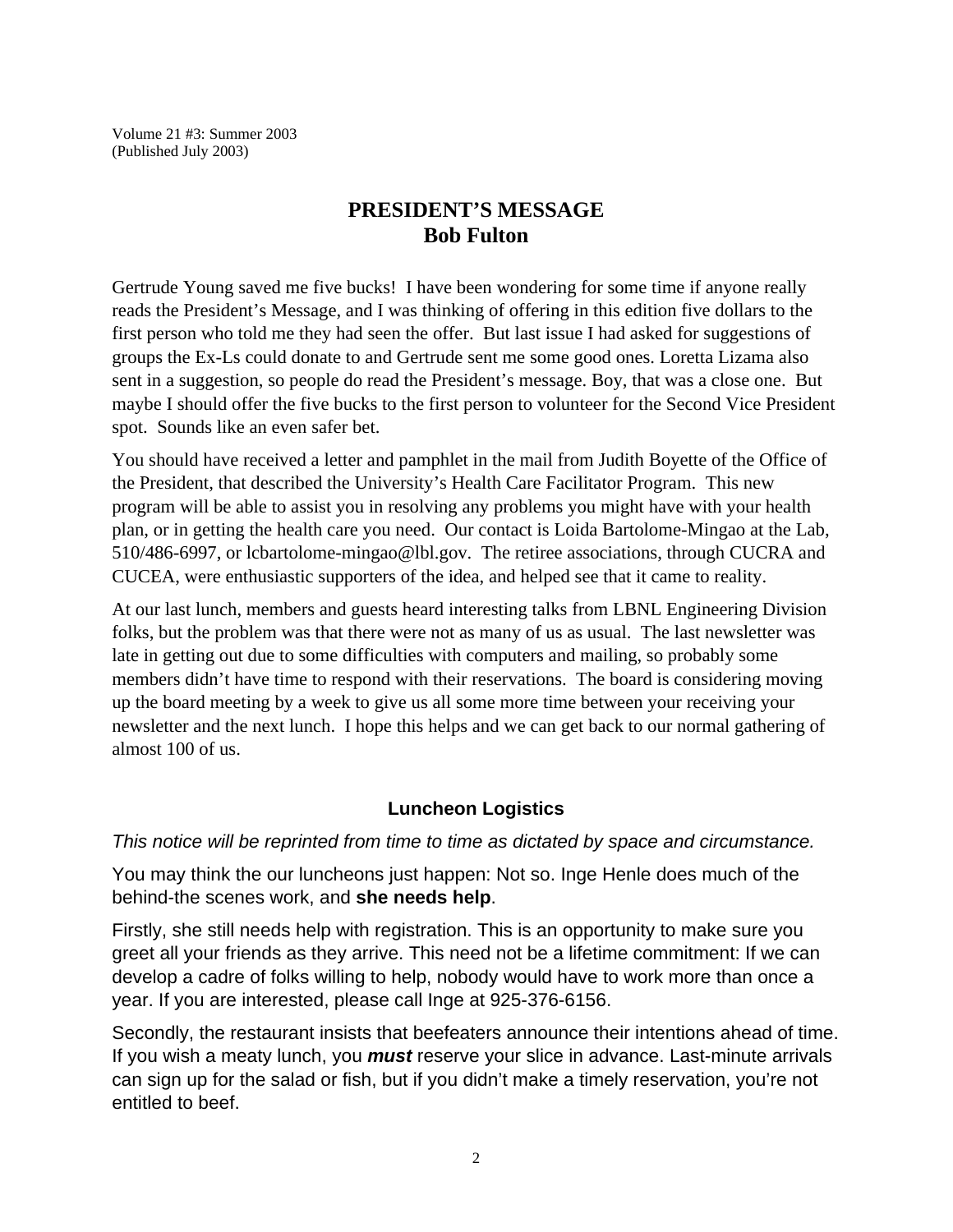

#### **2003 Summer Lunch**

- **Date: Thursday, August 21, 2003**
- **Where: Spenger's Fresh Fish Grotto 1919 Fourth St. Berkeley**
- **Time: No-host Bar: 11:30 AM Lunch Served: 12:00 Noon**
- **Speaker: Michael Siminovich**
- **Subject: Energy-Efficient Lighting: New developments**
- **Menu: Bay Shrimp Louie Salad (with cup of chowder) Parmesan Petrale Sole w/ Lemon Caper Butter (with dinner salad) Flatiron Steak w/mushroom demi-glaze (with dinner salad)**
- **Cost: \$18 per person (PREPAID)**
- **Reservations: Payable to EX-Ls. Send to Inge Henle 820 Villa Lane #3 Moraga, CA 94556**

**Spenger's management policy makes it absolutely imperative that they receive reservations by August 15, 2003**

**(Reservation slip on last page)**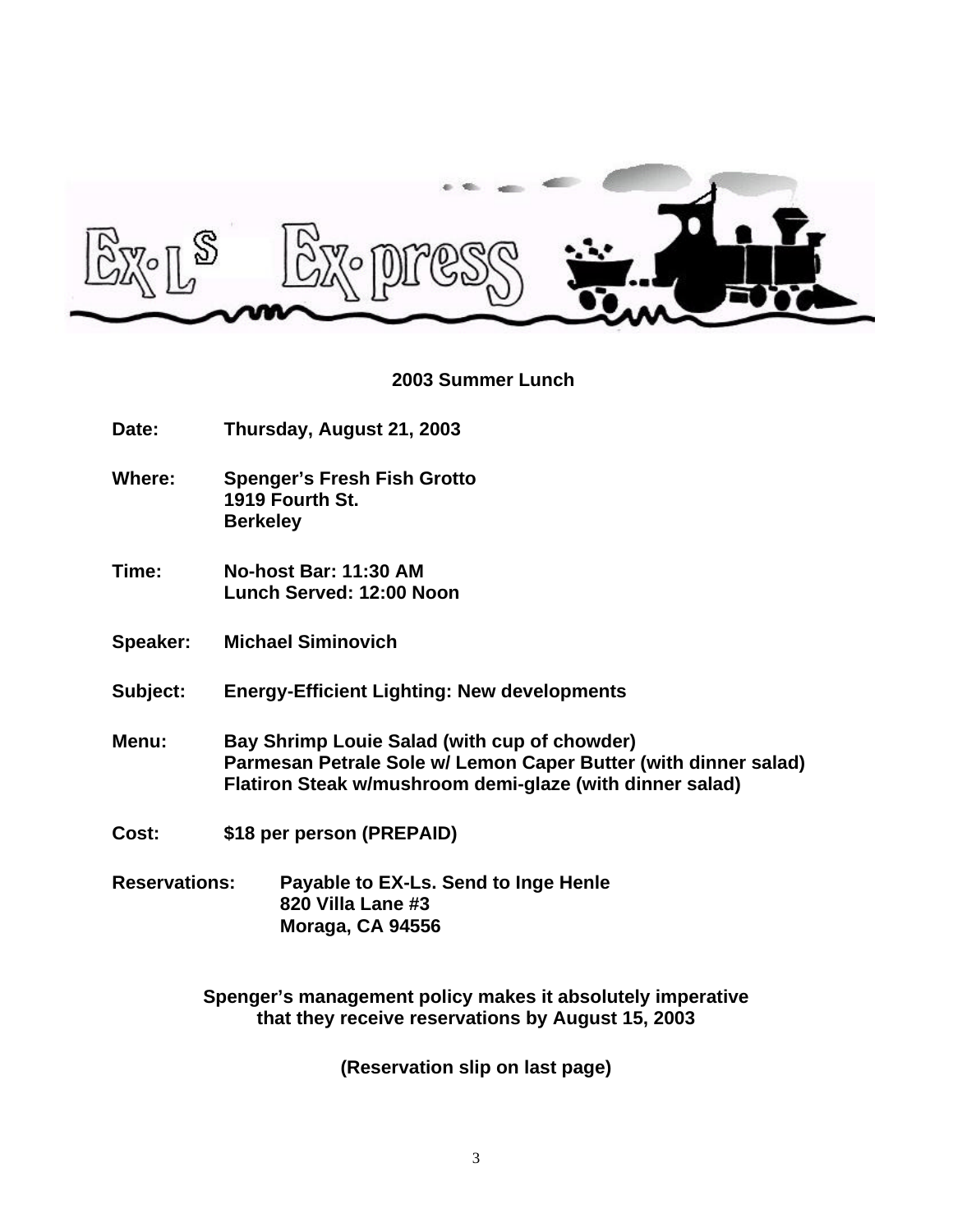## **From our May lunch**

*Reported by Bob Fulton, EX-Ls President*:Jim Triplett, LBNL Engineering Division Director, was our featured speaker at the May 15th luncheon. Dr. Triplett, who came to LBNL from Raychem Corporation, told us that the Engineering Division presently has approximately 400 members, and that the number has held steady for some time, because the division is in a reduction-in-force mode. Jim presented the Division organization chart and slides of some of the current projects of the Division, which I forgot to write down. He described a new Division organization, *Design Works*, that offers researchers with smaller design problems a rapid response and a team that can provide the finished product as well as the design.

He then introduced Steve Dellinges of the Design Works group, who described some of their recent activities, including a model of a portable neutron detector that was later shown to Department of Energy officials as a demonstration of LBNL's possible antiterrorist projects. The Design Works group is located in the old Building 77 Glass Shop. When Building 77 was opened, that was a beehive of glass blowing, but over the years, glass apparatus became less important, and we lost all our talented glass blowers. The last thing I remember being done there is the fabrication of D-Zero printed circuit board assemblies.

Steve also described two new tools now in Building 77. They are called Rapid Prototyping Machines, and complex three-dimensional models (or actual parts) can be built directly from CAD files provided by the engineer or designer. Basically, they create the part from a pool of liquid polymer by using ultra-violet light to solidify the polymer layer by layer, building these layers into the final three-dimensional shape. While originally developed to rapidly produce plastic prototypes of complex parts that would later be produced in quantity in other materials, Steve is investigating the physical properties of the polymers so that more one-of-a-kind working parts can be made and used directly. He laid out for our inspection several components that had been produced on the machines, including a plastic six-inch adjustable wrench that was made as one piece, but with working adjustable jaws. Pretty clever!

The microphone was then turned over to Norman Salmon who is in charge of Manufacturing Engineering in Building 77. Norm described some of the work he has been doing in developing tools to work in the area, as he says, "between the watchmaker and the molecular foundry."

There were lots of questions from the audience, as all us old-timers marveled at what they won't do next.

## *Table Hopping in May (by Roving Correspondent Shirley Ashley, EX-Ls EX-Secretary):*

Not so many folks attended our May luncheon - President Bob Fulton said it was probably because of the notices going out later than usual due to some problems at the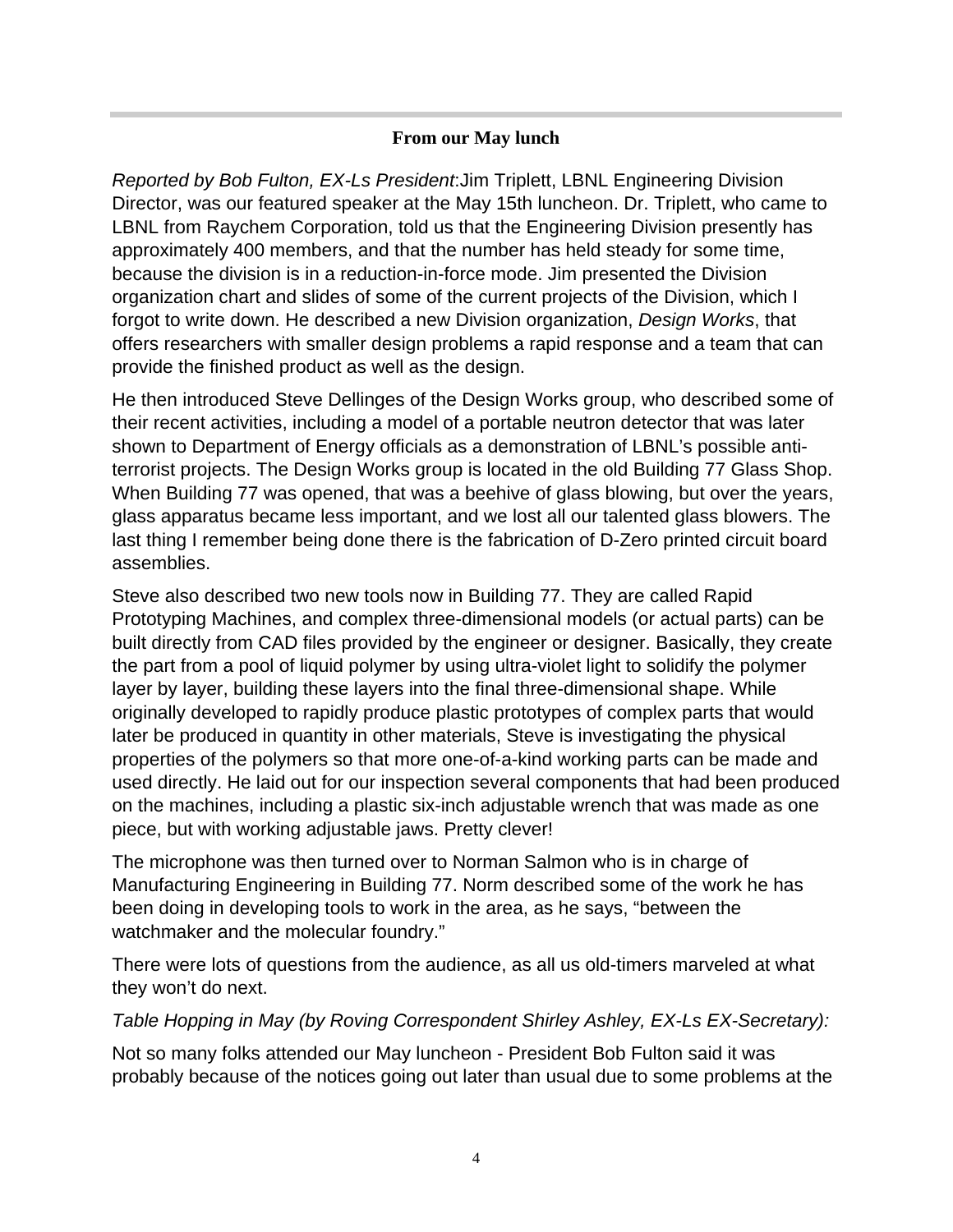printing stage. Hopefully the problem will be resolved before the next luncheon in August.

Don Lundgren was arriving when I was, and he said he had been retired for 21 years now after 35 years at the lab. Great and he's still going strong. And I was happy to see Yosh Maruyama back at the luncheons healthy again and planning a trip to the Football Hall of Fame in Canton, Ohio. And he'll be visiting a former EX-L, LuLu Green who lives in a town near Canton.

It was great seeing Eleanor Dahl. She says she is exercising, walking and swimming after her recent hip surgery and ready to resume her volunteer duties at Lawrence Hall of Science. Robbie and Mary Smits told me that Bob Morris had been very ill and was much better and was being transferred to the Orinda Convalescent Hospital and would most likely enjoy hearing from friends. Don Prestella was back after another bout in the hospital. And Don Blackman reported that Doug Shigley is recovering from heart problems.

And Chief Elmer Silva has done it again. A long time member of the Richmond Rod and Gun Club he won the Most Improved Earl T. Mintey Award by shooting a high power rifle (AR15) at age 83. WOW - just a young fella still.

I tried a new approach, which sadly was not very successful. As people were milling around I announced that Al Amon was passing out pencils and cards for me and I asked each one to write a little note about what they had been doing - and also to address how they felt about the requests for input listed in the President's Message that appeared in the newsletter. Alas! that idea fell flat! I received only 12 cards back. Guess I'll have to go back to my "In Your Face" routine or just forget the table hopping.

But Gold Stars go to the following members who did fill out a card: Jo Barrera wrote that she returned from a great trip to New Orleans recently - she made some new friends; went down the Mississippi River on a Paddle Boat; checked out the Mardi Gras Museum (the only one in the world!); and got to pet a beautiful alligator. She added that the food was fantastic but be prepared not to get very much sleep if you make the trip.

Per Dahl continues as a volunteer Docent at the Western Aerospace Museum at Oakland Airport and at the Lawrence Hall of Science. As of June he'll be the Associate Coordinator of the Docents at LHS, while Eleanor steps down from being the coordinator.

Abe and Marge Glicksman reported that they spent one week in May in Tucson at Marge's sister's house and they plan to go to New York City in Late September for a week. But in August they will be celebrating their 50th Wedding Anniversary with their family in Reno - the scene of their elopement!

Paul and Barbara Hernandez missed the February lunch as they were on the beach at Waikiki at the Royal Hawaiian.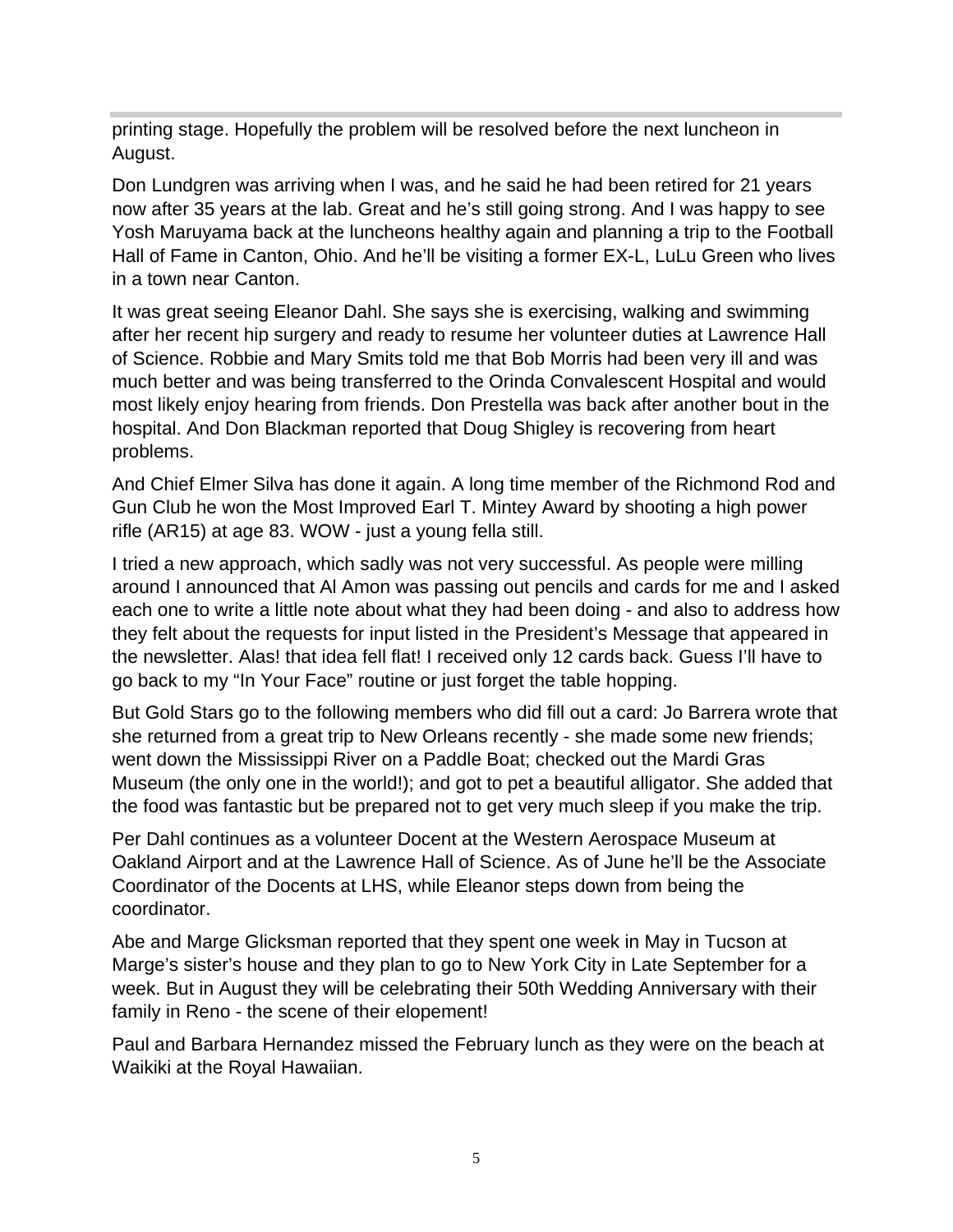John Kadyk wrote on the card that he was chatting with Bob and Elizabeth Birge and Wini Heppler and all three were very good table companions.

Kay "Ducky" Lucas actually addressed the items mentioned by Bob Fulton's President's message as follows: American Cancer Society & National Parkinson Foundation as possibilities for future contributions. And for item 2, The EX-Ls Express is the best way to reach those members who do not attend the lunches.

Ken Lou and his wife Pauline plan to start from the Bay Area on June 6 with SIR #64 on Route 66 by bus to Barstow to pick up 66 (now mostly I40) to Chicago. [Let's hope they didn't (literally) run into Geores Buttner!]

Robbie and Mary Smits traveled to the Riverside Telescope Makers Conference on May 1, which is no longer at Riverside, CA but is held near Big Bear Lake in California. Sam Villa who was sitting with Fred Perry, a fellow Machine Shop retiree put on his card "A very good place to work." I second that statement. And Robbie Smits answered the Remember When item listed in the EX-Press as follows: Remember When the Plating Shop had no doors? They would have confined the gasses. You had to have your badge touched by the guard in order to enter the lab? The lab had a double fence, guard towers, and a canine patrol between the fences? You had to drive down Strawberry Canyon and up Hearst Ave. to get from the Cyclotron to the Bevatron Building? (That does jog one's memory - especially if like me, you started working at the lab in 1947.)

The door prizes were won by Elizabeth Birge - box of See's candy; Shirley Ashley - Kaluha (yep, first win for me); and Yosh Maruyama - cognac.

*Luncheon Attendees:*

Al Amon Shirley Ashley Bob Avery Bill Baker Dick Baker Winnie Baker Josephine Barrera Bill Benson Bill Bigelow Gene & Myrna Binnall Bob & Elizabeth Birge Don & Yvonne Blackman Igor Blake Stan Boyle Dick Burleigh Per & Eleanor Dahl Dick Diamond

- Andy DuBois Reid Edwards Bob Fulton Bill Gilbert Abe & Marjorie Glicksman Inge Henle Winnie Heppler Paul & Barbara Hernandez Egon Hoyer John Kadyk Elmer & Elizabeth Kelly Al Kleven Emile Kirsch Bud Larsh Branko Leskovar Ken Lou
- Katherine Lucas Don Lundgren Fritz & June Marg Yosh Maruyama Bob Meuser Ken Mirk Fred Perry Conway Peterson Terry Powell Don Prestella Ellie & Gwen Ralph Gary Schleimer Elmer Silva Robbie Smits Hugh Stoddart SamVilla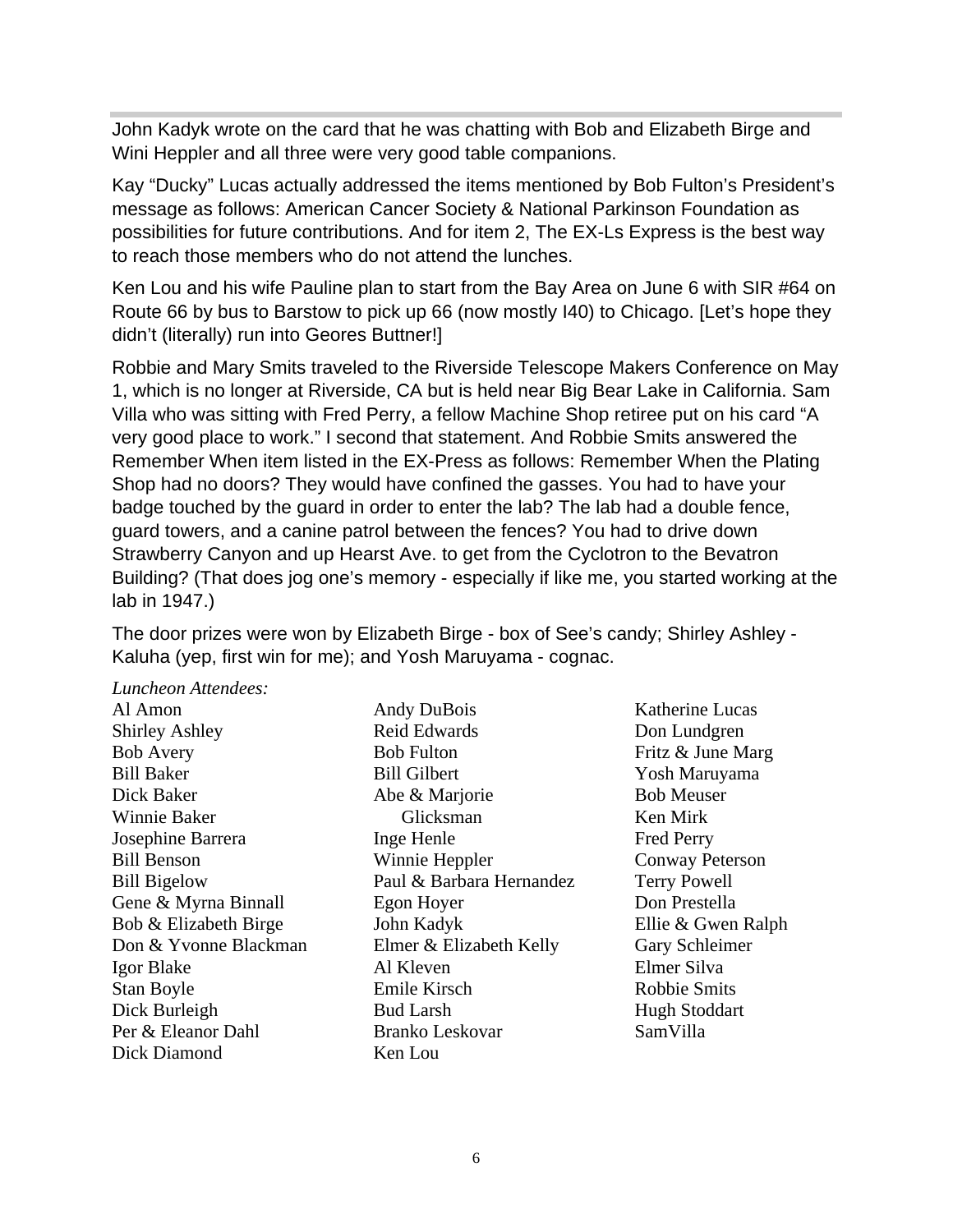#### **Editor's Note**

I apologize for the lateness of the last issue of the Ex-Press; among the mysterious ways that computers have to confound us is the abrupt refusal of a previously-working process to continue to work correctly. (This particular flavor of Murphy's Law was well-known to my undergraduate classmates as the innate perversity of inanimate objects.) I hope we have solved the problem. As always, articles or ideas for articles may be submitted via e-mail (stevens@LMI.net or david stevens@comcast.net; **note: this last address is new**) or snail-mail to Dave Stevens, 1107 Amador Ave, Berkeley, CA 94707, or even telephone (510-524-2904). Thanks— //dfs

#### **Small World Department**

You may recall that in our last issue, Shirley Ashley noted that Ken Lou had a wonderful time at an Elderhostel in Ventura. About the time that that issue was arriving in your mailbox, I was embarking on an Elderhostel on Santa Catalina Island. For one of the couples in attendance, who had recently moved to California and were using Elderhostels as a way to explore the state, this was their second Elderhostel. The first had been a few weeks earlier, in Ventura, where they met  $\frac{1}{d}$  Ken Lou.  $\frac{1}{d}$  //dfs

#### **Trip Reports**

#### **The Evening of One Day Too Many in Chicagoland**

*Being the tale of the first day of running Route 66 at 66*

#### **Geores Buttner**

Brrrrrr!!! Cold, cold, cold!!! Wind blows right through clothing and body parts, including the soul. Parked *Lia* (the van) here in Lyons at Plainfield and Ogden, 12mi inland from the cornerstone of Rte 66, Jackson and Michigan, downtown Chicago (near the shore of Lake Michigan). Bike *Red* is secured six miles inland, patiently waiting for me to accomplish Run #2 tomorrow and rescue her. Her current neighborhood, near Cicero, overwhelms any description of urban blight.

Right now, as Lia is doing "Rock-a-bye baby" in the wind—while still parked—in front of her are shredded strips of white plastic bags in the bare branches (spring hasn't reached here yet) doing a St. Vitus dance. Across Ogden Avenue is an American flag violently waving straight at an imaginary 9, which is the opposite direction of the next run. Weather reports say recordbreaking coldness, wind 25mph, gusts to 35, and 4-6 inches of snow starting at about 3:00 AM. Not a happy camper. Chicagoans may love Chicagoland, but to this Californian it is pure misery.

Used a ton of very expensive gas this morning trying to find one little parking place. Accomplished this feat in a little over an hour a little over a mile from the Official Rte 66 start line. Good thing there are two bikes in the entourage (bike *Blue* is waiting at Pulaski and Ogden). Without careful analysis as to where Lia was parked (later to be regretted), rode Red to the start line of this 100-marathon-long run. On the way, going by the highly-touted Lou Mitchell's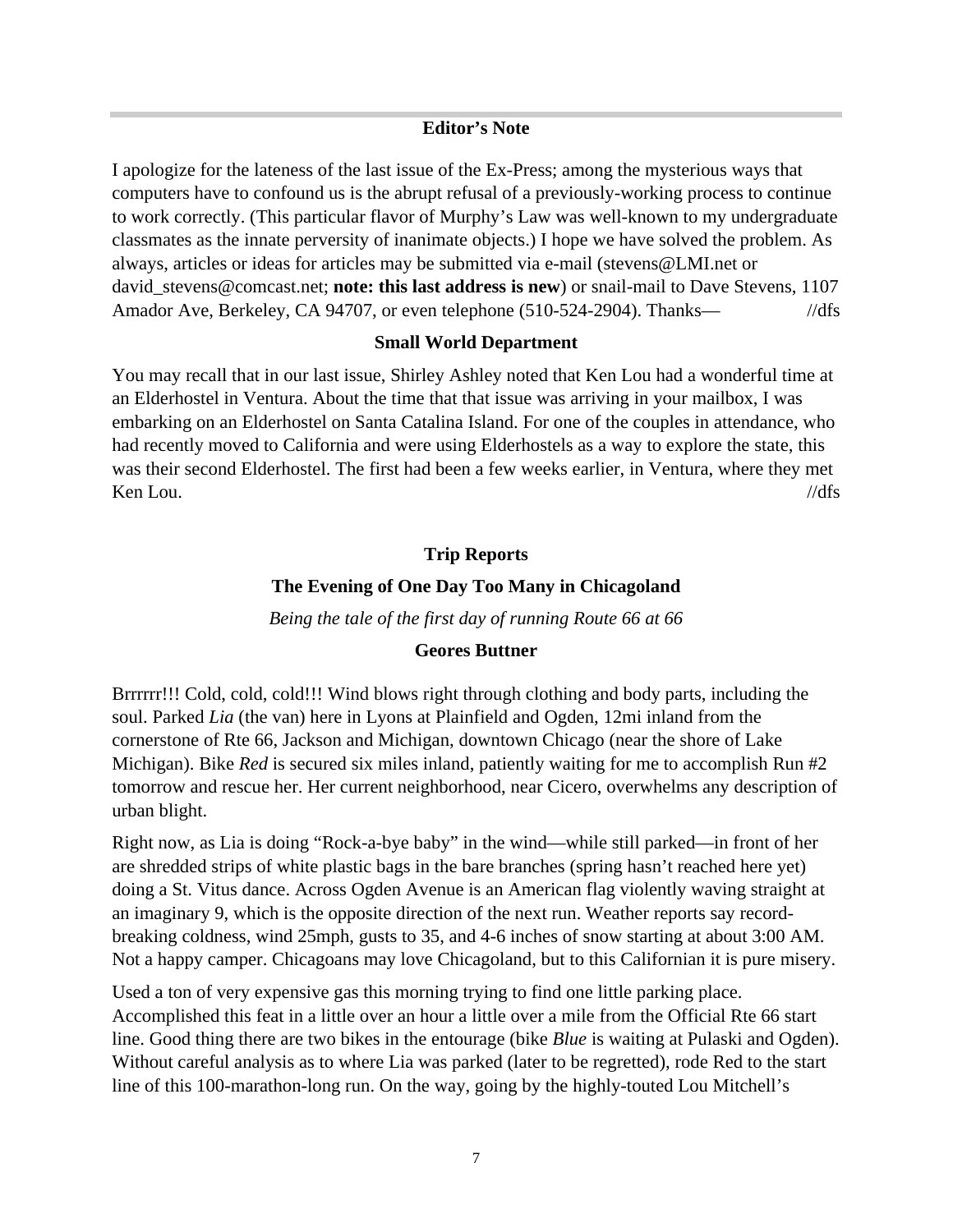Restaurant ("best breakfast in the US"); the queue came out the door and halfway down the block. Not good to eat right before running, anyway.

The run was the easiest part of the day, what with being blown six miles. The bare-knuckled, bone-chilling ride back on Blue not only took longer but seemingly turned me into a target for IL motorists. Was amused by the little flags on auto antennae flying *in the same direction* as the vehicle was travelling if it happened to slow to below 30 or so. Made it to Lou Mitchell's ten minutes before closing time. The folks that rate breakfasts here obviously have never been to Susie's Grill in Lower Lake, CA.

May be home soon.

Which way is Lia?

#### **HOW I LEFT MY BLOOMERS IN BLOOMINGTON IL**

or

#### *Bloomington has its historical Route 66 attractions to see…But:*

Following directions to them when you're by yourself is a big challenge. Even several big challenges. One of which is the simple act while in transit of referring to a street map (a fourdollar purchase; when Rte 66 wasn't historical, they were free at the gas stations, remember?). When you can't remember more than three things in a row and lucky not to mix them up, planning the route before starting out is mostly fruitless. But it's not really a good idea to be driving down the street (too slow) with some local Bloomingtonian in-a-rush commuter a foot to the rear, and don your reading glasses. Was that street I just passed with the sign that was barely readable (they don't make street signs as readable as they used to, do they?) the right one or not? "Pull over Stupid!" Good idea, but I'm already driving alongside the curb. There is no place on any of the arteries here to pull over. In fact side streets are only parkable on one side, usually the other.

No time for visits anyway. Spent all my so-called "spare time" trying to find a relatively safe route through the city for bike and body. By-the-way, the favorite sport in this part of the country is autoracing. Okay, it's all down pat, got familiar names to work with. Continue down Towanda Rd to end. Turn onto Washington St. and follow to Clayton Rd. which is one block past Clinton. South on Clayton to Oakland, then jog left onto MacArthur St and then turn left onto a street called Low which is one block past Mason St. No problem, Low goes to Springfield Rd and out of town.

Riding Blue on this route first, with intentions of running back to Lia, I see that the last quartermile of Towanda has no sidewalk. What it has is thick. soggy, energy-consuming high grass waiting to be run on. Can't use the street pavement here. There is no shoulder and it is part of H9, which should have been named H90. Okay right on Washington, left on Clayton. right on Oakland. Doing great! But before Oakland jogs onto MacArthur - ROAD CONSTRUCTION, STREET CLOSED! Sure enough there is a big pit where pavement used to be. I rode south across somebody's lawn (everyone in IL outside of ChicagoLand has a lawn) parallel to a street called Prairie (if it were still there). Ending up on MacArthur, which isn't supposed to be here at this point. The map said Mission St, I think. Well a block later MacArthur splits into two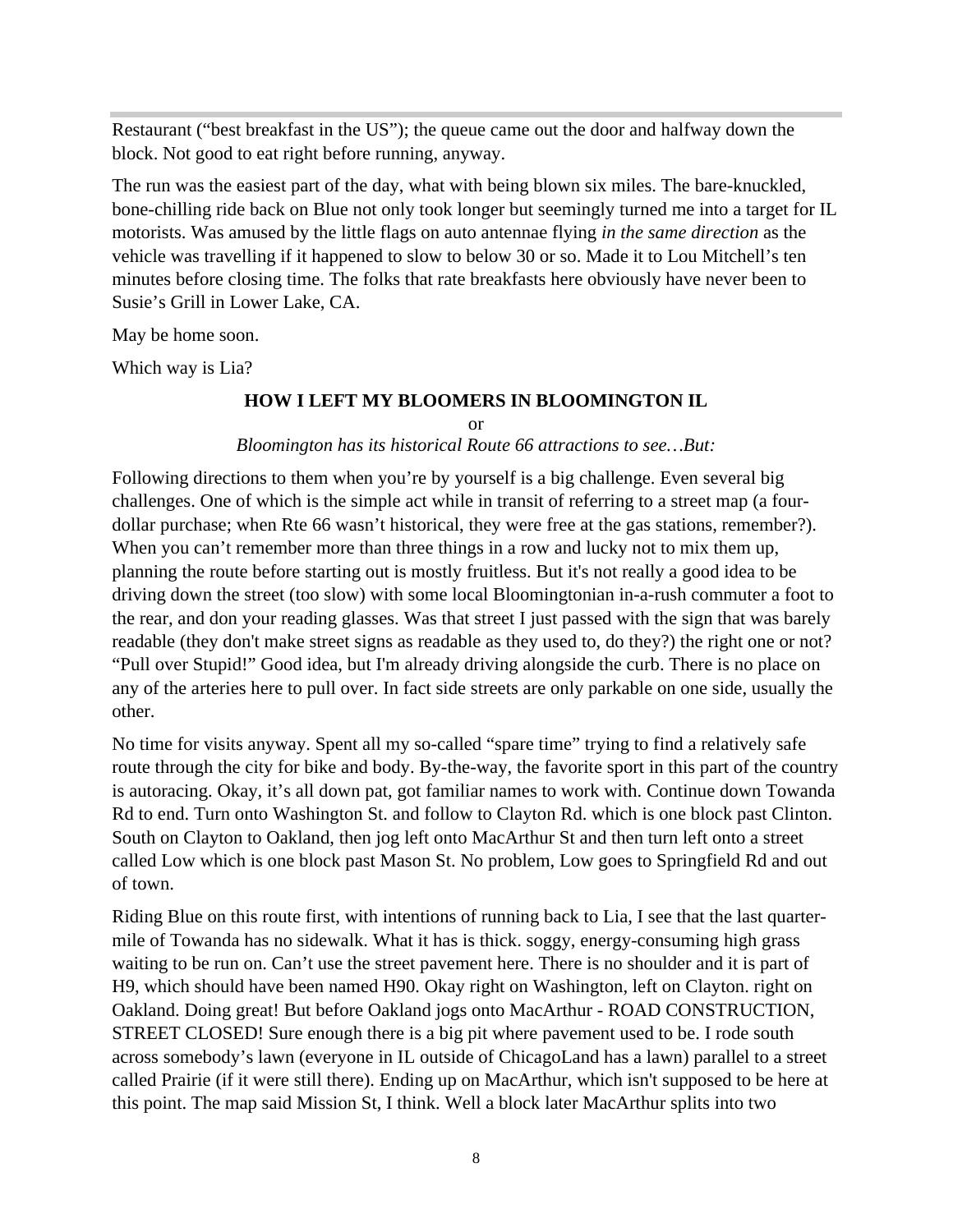MacArthurs a block apart. One westbound and one eastbound. At this point, 3 miles from the end of the last run, I decide to split my morning six-mile run as well, and run back to Lia here and now. In an attempt to avoid the pit I got lost. Coming face to face with the Beer Nut Factory, one of the historical places I was supposed to visit. Not being dressed to do so it became necessary to skirt the three block wide structure. What's another half-mile? Got out of town successfully and on with the other half of the run. But when crossing the Interstate noticed a sign advertising a truck stop, which to me means a shower opportunity. So back to Bloomington I went via I-55 for a \$7 shower. In an attempt to get my money's worth I did a little laundry in the shower as well, namely two pairs of underwear, which I left hanging on the towel bar. They're probably dry by now. Guess I was still in a hurry to get out of town. Sorry, no photos of Bloomington, just memories.

#### **Geores**

 (Would you believe that this is being e-mailed from Baxter Springs Kansas. Wow!!! That's over 600 miles from ChicagoLand.)

### **Catalina Factoids** *Gleaned during an Elderhostel on Santa Catalina Island* **Dave Stevens**

Although Catalina (its current proper name is *Santa* Catalina; its first white-man's name was San Salvador; its Indian name is no longer known) is one of the Channel Islands, it has very little in common with the rest of the chain. It is larger than all the others. It has a permanent population. It was formed by the scrapings of a conglomeration of subducting plates, primarily of material that was once attached to Baja California, and so is different geologically. It has unique flora and fauna (much of which has been introduced), including its own (sub)species of fox, quail, and sweet pea. It boasts nesting bald eagles. The maximum altitude is just over 2000', and the island as a whole is steep and deeply eroded. To get enough level space for a small airport they had to cut-and-fill on three adjacent peaks in the center of the island; the result is the *Airport in the Sky*.

At one time, the whole of the Channel Island group was united in a religion founded on the worship of the sun god Chiningchinich, whose principal temple was on Catalina. (The site of the temple is believed to have been Empire Landing, but that is conjecture, for it was buried by a landslide before definitive surveys were made.) The Spanish made no attempt to actually colonize the island—they used it to hide their treasure ships inbound from Manila—so the resident Indians remained until driven out in the 1800s by Russian and Aleut otter hunters.

Current residents include a small herd of small bison (Catalina suffers—or benefits—from the "bread box" effect, wherefrom small species in an isolated environment tend to get larger and large species get smaller; the bison were of normal size when imported) begun in 1911 when a few were brought over to lend atmosphere to the movie *The Vanishing American*. The herd is periodically culled to keep the numbers down, and is fenced off from the inhabited portions of the island, but are allowed to roam free over much of it. There are also scatterings of palm trees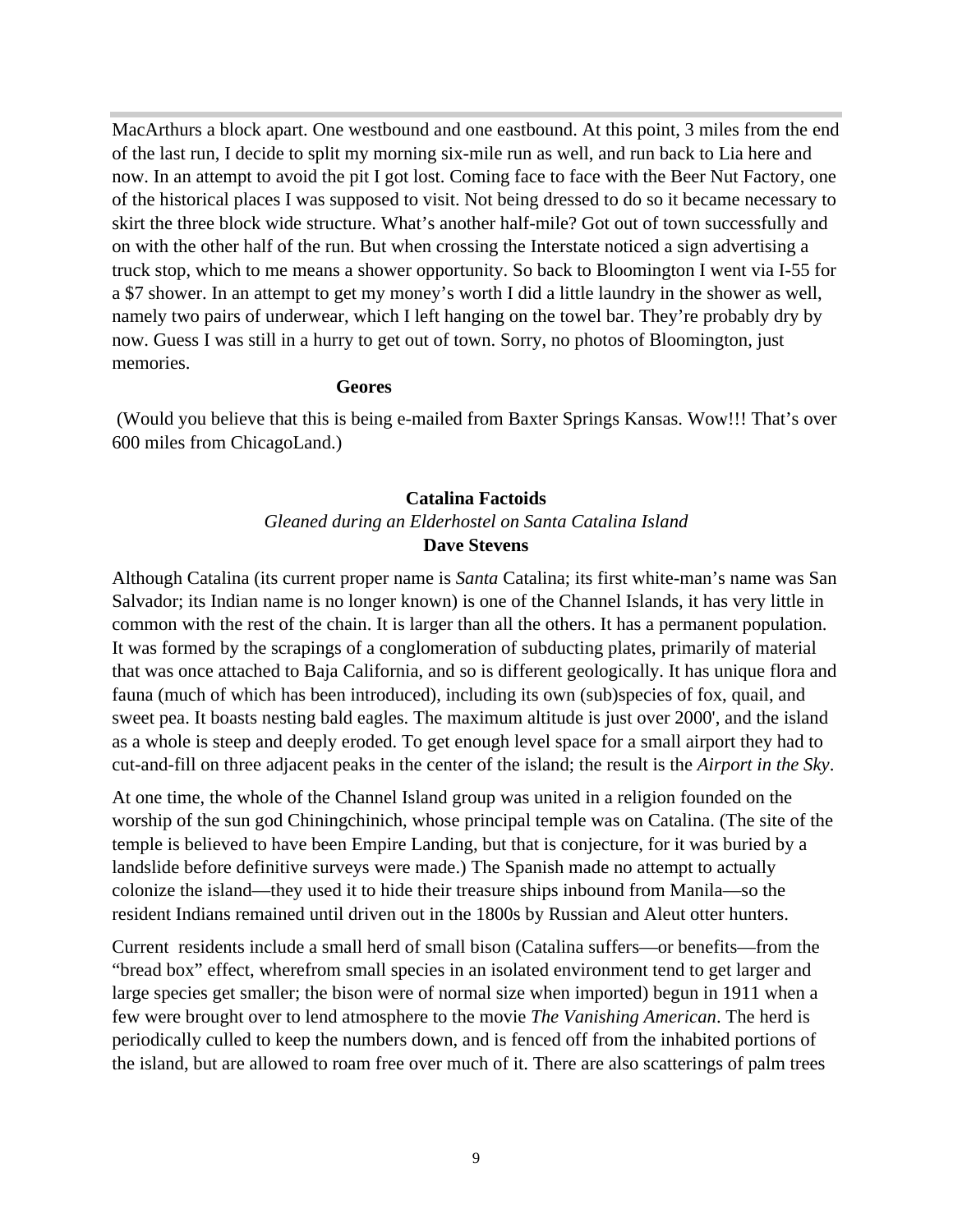that were brought over as atmosphere for South Sea cinematic romances and WW II islandhopping battle pics.

Although it is now largely owned by the Santa Catalina Conservancy, it was privately held for more than a hundred years, most recently by the Wrigley family, of gum fame. The Wrigleys still own a few bits and pieces, but most is subject to SCC rules, which include (a) no permanent residence on the island unless employed there; and (b) no ownership of land (so when you retire you must move).

The Wrigley Marine Science Institute is the home of the first non-military hyperbaric chamber on the west coast. It is still kept busy; they receive about 40 alert calls a year, of which about half result in patients being treated in the chamber. (A hyperbaric chamber is a pressure vessel in which they treat divers suffering from depth sickness, the bends, or air embolisms.) It is manned by a crew of volunteers supervised by a doctor who flies out from the mainland to meet incoming patients.

There has (allegedly) never been any gambling in the Avalon Casino.

# **EX-Ls Contributions**

Reminder: Suggestions for recipients of EX-Ls contributions are welcome. Please send them to your editor or directly to President Fulton, rifulton4@juno.com.

# **Membership News**

1. Chris and Vic Henri report that Howard and Betty Heath have moved to Huntington Terrace, 18800 Florida Street #172, Huntington Beach, CA 92648 (714) 842-1615 .This is a retirement home near their daughter Caroline, who lives in Newport Beach. They love to have news of old friends !

2. Our last word from Geores before press time: Hi everyone; I'm in Erick OK. Yesterday, at the entrance to the beautiful City Park of Sayre OK, I reached the 1000th mile of this Cenathon. Tomorrow, across the state-line and into Texas. Wish me some more luck.

//s// Take care (of #1) Geores Armstrong Gump

# **Preview of August Luncheon Talk**

Dr. Siminovitch will present his laboratory-to-market-place efforts in lighting research. His presentation will include recent partnership efforts with the lighting industry and electric utilities. Specific areas will include the development of the Berkeley lamp, hotel lighting systems, and other residential lighting systems.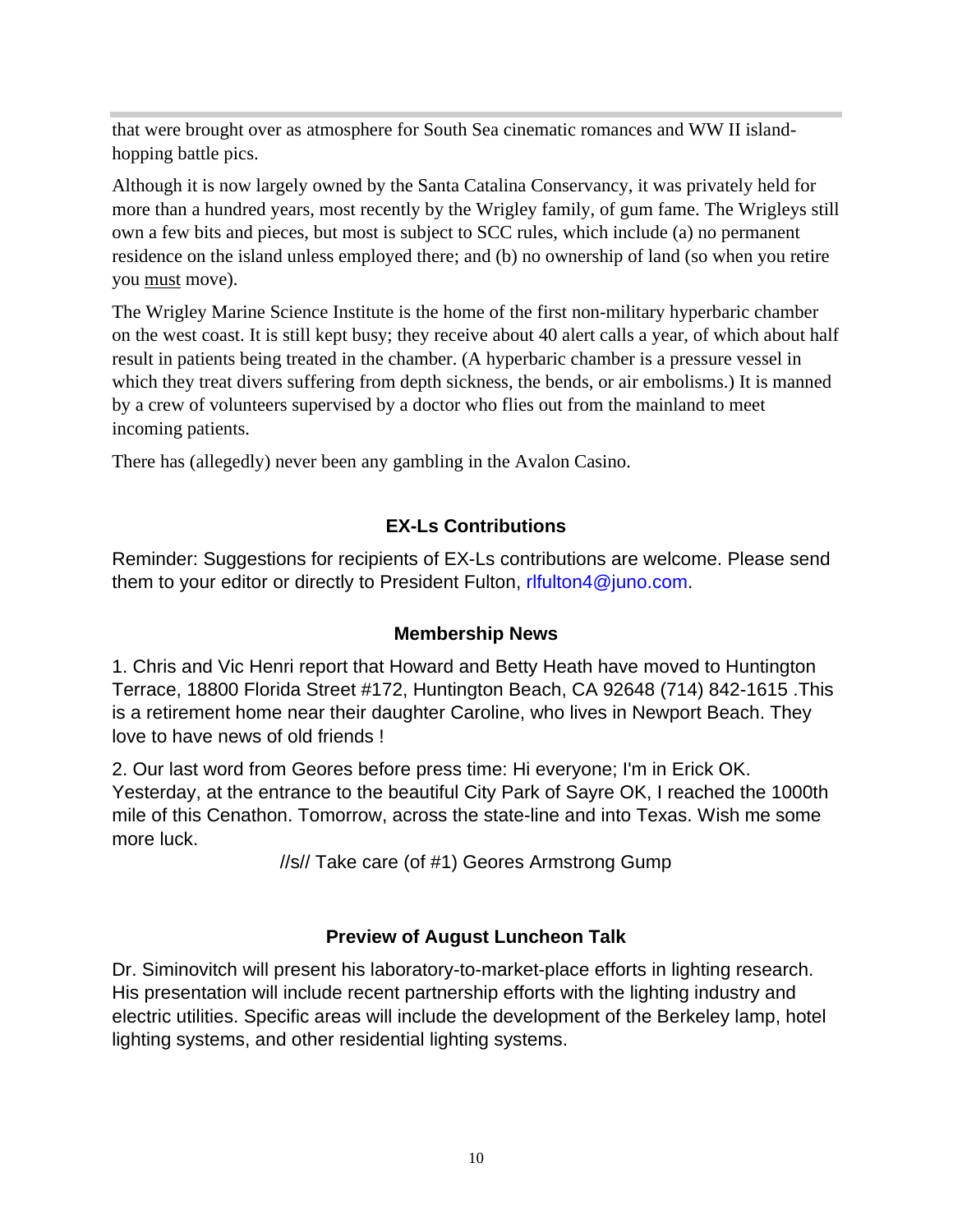# **EX-L 3**

*Erith Ehrer* (This may be the last of the warm-ups. Solution next issue.)

#### Across

- 1. Support for evil one leaving the neighborhood. (11)
- 7. Lift lever that is broken. (7)
- 8. Contemptible person cut short. (3)
- 9. Once seated, was opposite West at bridge. (4)
- 10. There's barely enough tin in the middle of the street. (5)
- 13. Amber's just wild for fish. (5)
- 14. Tidy jollity left short. (4)
- 17. Permit rent. (3)
- 18. Goddess of Attic township takes Etruscan religious leaders on. (7)
- 19. Novel of Caesar's dying day. (11)

#### Down

- 1. Sort of standard Louisiana county? (6)
- 2. Died well-read. Died; wiped out. (11)
- 3. I would raise a point on the  $15<sup>th</sup>$ . (4)
- 4. Cool by immersion in Henequen Channel. (6)
- 5. Revised nitrogen ratio: nicer for furnace. (11)

| $\,$ 1 $\,$      |        | $\sqrt{2}$ | $\overline{\mathbf{3}}$ |    | $\overline{\mathbf{4}}$ |    | $\overline{\mathbf{5}}$ | $\overline{6}$ |
|------------------|--------|------------|-------------------------|----|-------------------------|----|-------------------------|----------------|
|                  |        |            |                         |    |                         |    |                         |                |
| $\boldsymbol{7}$ |        |            |                         |    |                         |    | $\,$ 8 $\,$             |                |
|                  |        |            |                         |    |                         |    |                         |                |
| $\overline{9}$   |        |            |                         | 10 |                         |    |                         |                |
|                  |        |            | $\overline{11}$         |    |                         |    |                         | 12             |
|                  | $13\,$ |            |                         |    |                         | 14 |                         |                |
| 15               |        |            |                         |    | $16\,$                  |    |                         |                |
| 17               |        |            | $18\,$                  |    |                         |    |                         |                |
|                  |        |            |                         |    |                         |    |                         |                |
| 19               |        |            |                         |    |                         |    |                         |                |

- 6. Active in unknown area. (4)
- 11. Old Burden was leader of airmen on the rise. (6)
- 12. Defile spread chirms. (6)
- 15. One abandons title, so shut up. (4)
- 16. Caliph remains after I desert Indian uprising. (4)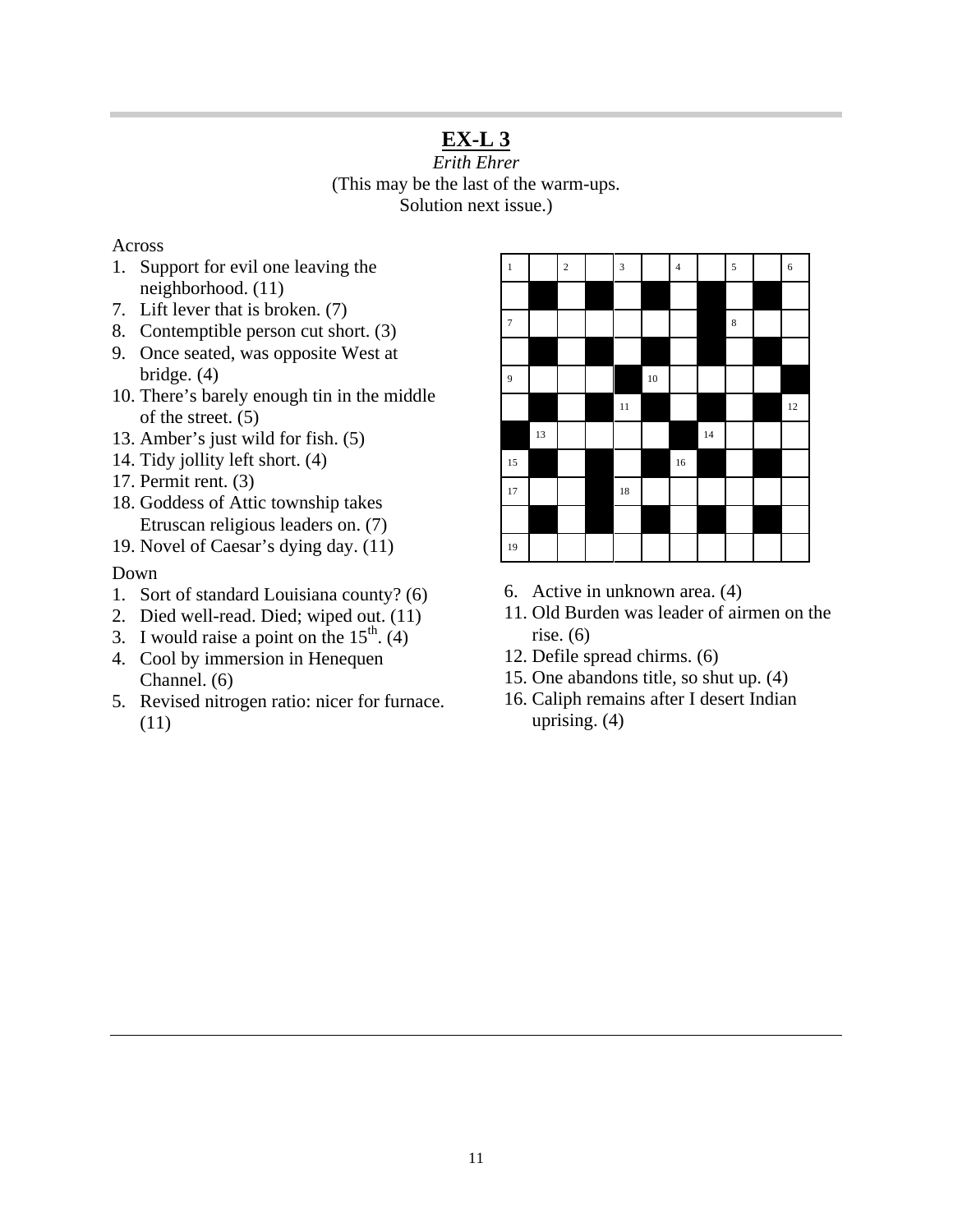|                  | $^{1}A$ |           | ${}^{2}C$ |                   | $\rm ^3L$               | $^4\,\mathrm{I}$ | T        | $^5\,\mathrm{T}$ | L        | $^6\rm\,E$ |
|------------------|---------|-----------|-----------|-------------------|-------------------------|------------------|----------|------------------|----------|------------|
| $^7\,\mathrm{L}$ | I       | T         | H         | I                 | U                       | M                |          | U                |          | N          |
|                  | S       |           | E         |                   | $^8\,\mathrm{N}$        | A                | T        | R                | O        | N          |
| $\mathbf{F}^9$   | L       | E         | A         | B                 | A                       | G                |          | B                |          | E          |
|                  | E       |           | P         |                   | $^{10}\!{\rm R}$        | E                | T        | I                | N        | A          |
| $^{11}S$         |         | $^{12}$ A |           | $^{13}B$          |                         | S                |          | D                |          | D          |
| $\rm ^{14}C$     | O       | S         | M         | $\mathbf O$       | $^{15}\mathrm{S}$       |                  | $^{16}B$ |                  | $^{17}R$ |            |
| $\overline{O}$   |         | H         |           | $^{18}\mathrm{P}$ | Y                       | R                | A        | M                | I        | D          |
| $^{19}{\rm W}$   | A       | L         | D         | E                 | N                       |                  | S        |                  | N        |            |
| L                |         | A         |           | $^{20}\!E$        | $\mathsf{C}$            | L                | I        | P                | S        | E          |
| $^{21}{\rm S}$   | E       | R         | A         | P                 | $\overline{\mathrm{H}}$ |                  | N        |                  | E        |            |

# **Solution to Ex-L 2**

In the notes,

- $[ang] = angram,$
- $[hom] = homophone,$
- $[rev]$  = reverse,
- $()$  = delete the letter $(s)$  included in parens,
- *in* = inserted into, and
- $+ =$  concatenate.

[CASE of BEER provided two of the unchecked letters in each of 1D (a,e), 2D (c,e), 16D (b,s), and 17D (r,e).]

## Across

- 1, 13D. bottle [anag] *in* pile [anag] + (st)ep
- 7. lit  $+$  I *in* hum
- 8. Nat + Ron
- 9. flea + gab  $[rev]$
- 10. ret(s)ina
- 14. Cos + som(e) [rev]
- 18. [may drip] [anag]
- 19. law [rev] + den (*ref. Thoreau*)
- 20. See 3D.
- 21. sera +  $pH$

## Down

- 1. I'll [hom]
- 2. he *in* cap
- 3, 20A.[puerile clans] [anag]
- 4. [gam *in* sei] [rev]
- 5. brut  $[rev] + I'd$
- 6. [a en] [rev] *in* end
- 11. cowl *in* SS
- 12. ash  $+$  lar
- 13. See 1A.
- 15. sink [hom]
- 16.  $BAs + in$
- 17. (bee)r in se(cret) [hidden word]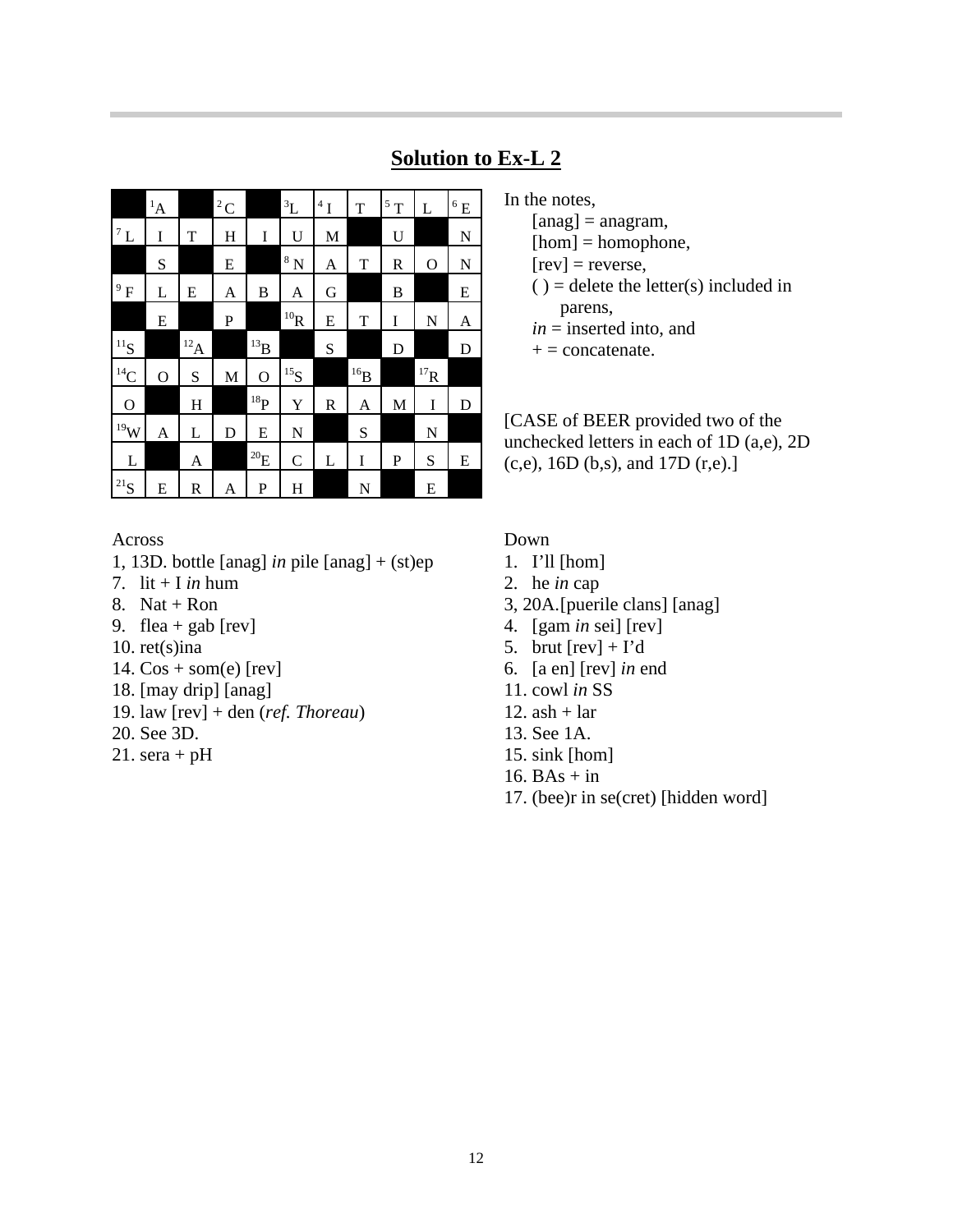**IN MEMORIAM**

**{none reported}**

**WELCOME NEW MEMBERS Jim Gregor Arthur (Chip) Hollister**

# **Open Enrolment for New Members**

**If any of you members know of Lab ex-employees who might be interested in joining the EX-Ls, have them contact Bud Larsh by e-mail at AlmonLarsh2@juno.com, or by phone at 510-724-1202. Bud will provide them with information about our group, and send them a membership application. Or, send their names and addresses, e-mail or otherwise, to Bud, for followup.**

| <b>SEE YOU AT THE AUGUST 21 LUNCHEON</b>                          |             |                                           |              |                                                           |  |  |  |  |
|-------------------------------------------------------------------|-------------|-------------------------------------------|--------------|-----------------------------------------------------------|--|--|--|--|
| To:<br><b>Inge Henle</b><br>820 Villa Lane #3<br>Moraga, CA 94556 |             | Be sure to make reservations by August 15 |              |                                                           |  |  |  |  |
|                                                                   |             |                                           |              |                                                           |  |  |  |  |
| I plan to attend the EX-Ls luncheon                               |             |                                           | \$18         | <b>PREPAID</b>                                            |  |  |  |  |
|                                                                   |             |                                           |              | I will bring guest(s). Name(s) of guest(s): $\frac{1}{1}$ |  |  |  |  |
| <b>Menu Choice(s):</b>                                            | <b>Beef</b> | Fish                                      | <b>Salad</b> |                                                           |  |  |  |  |
| Please make check payable to EX-Ls                                |             |                                           |              | <b>Total Enclosed:</b>                                    |  |  |  |  |